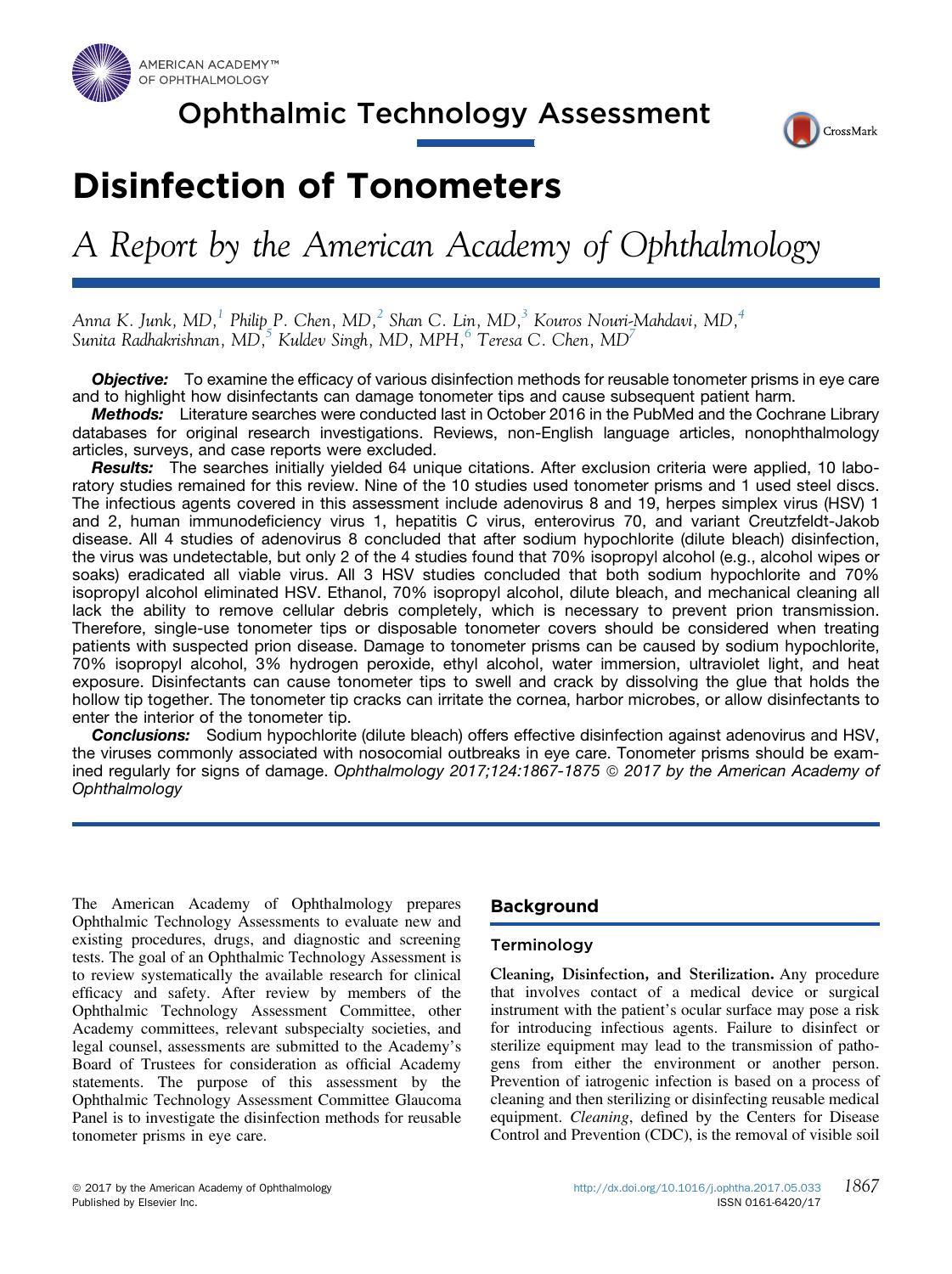using water with detergents or enzymatic products. This process is followed by sterilization, the complete removal or destruction of all forms of microbial life, or by disinfection. The disinfection process eliminates many or all microorganisms except bacterial or fungal spores. The efficacy of both sterilization and disinfection is affected by many factors: prior cleaning methods; the nature of the instrument or device (e.g., material properties; presence of a lumen, crevices, or both); the presence of biofilm on the device; the temperature, pH, and exposure time used; and in some cases, the humidity of the agent used to disinfect or sterilize. $1,2$ 

Critical, Semicritical, and Noncritical Devices. A classification system first devised by Spaulding in  $1968<sup>3</sup>$  $1968<sup>3</sup>$  $1968<sup>3</sup>$  divides instruments for patient care into critical, semicritical, and noncritical categories, based on the risk of infection. Critical devices carry a high risk of infection if contaminated with any micro-organism. This category includes surgical instruments, implants, and needles for venipuncture or intravitreal injection. Instruments in this category either should be steam sterilized or purchased sterile. Semicritical instruments are defined as devices that come in contact with intact mucous membranes or nonintact skin. Intact mucous membranes generally are resistant to infection by common bacterial spores, but are susceptible to more virulent infectious agents. The CDC considers appla-nation tonometers to be semicritical devices.<sup>[1](#page-7-0)</sup> Cleaning, followed by high-level disinfection, should eliminate enough pathogens to prevent transmission of infection as recommended by the CDC.<sup>[1](#page-7-0)</sup> The CDC defines germicides as chemicals that inactivate all microbial pathogens, except large numbers of bacterial and fungal spores, as high-level disinfectants provided they are used according to the label. High-level disinfectants can be considered sterilants when used under the same contact conditions except for a shorter contact time.<sup>[2](#page-7-0)</sup> The CDC considers high-level disinfection with a sterilant cleared by the United States Food and Drug Administration as the minimum requirement for the reuse of semicritical instruments. Noncritical items come in contact with intact skin, but not mucous membranes.<sup>[3](#page-7-0)</sup>

# Commonly Used Chemical Disinfectants in Eye Care

Ideally, the tonometer disinfection process should cover a broad antimicrobial spectrum; should act rapidly; should not damage the tonometer tip; and should be nontoxic to the user, patient, and environment. Three groups of commonly used disinfectants in eye care include alcohols, chlorine, and hydrogen peroxide.

Alcohols. Seventy percent isopropyl alcohol and 70% ethyl alcohol can be rapidly germicidal against bacteria, fungi, and viruses by denaturating proteins, but these disinfectants do not destroy bacterial spores. Both 70% isopropyl and 70% ethyl alcohol can inactivate human immunodeficiency virus (HIV), and 70% isopropyl alcohol kills Acanthamoeba cysts effectively. The CDC does not recommend alcohols for sterilizing medical and surgical materials because alcohols lack sporicidal action and they are not able to penetrate protein-rich materials.<sup>1</sup> The Food

and Drug Administration does not consider alcohols or dilute bleach to be high-level disinfectants.<sup>[2](#page-7-0)</sup>

Chlorine and Chlorine Compounds. Dilute bleach is a ubiquitous disinfectant. Dilute bleach is used in 1:10 and 1:20 concentrations for disinfection. Bleach has a broad spectrum of antimicrobial activity, does not leave toxic residues, is not affected by water hardness, and acts fast. Bleach oxidizes cell membranes and denatures proteins, which leads to loss of structure and cell lysis. Dilute bleach is biocidal against HIV, bacteria, bacterial spores, myco-plasma, mycobacterium tuberculosis, and fungi.<sup>[1](#page-7-0)</sup>

Hydrogen Peroxide. Hydrogen peroxide's germicidal effect is attributed to destructive hydroxyl free radicals that oxidize membrane lipids, DNA, and other essential cell components.[1](#page-7-0) Anaerobic and facultative anaerobes may be resistant to hydrogen peroxide in low concentrations.<sup>[1](#page-7-0)</sup> Ten percent hydrogen peroxide deactivates a wide range of micro-organisms, including Acanthamoeba cysts, bacteria, yeasts, fungi, viruses, and spores.<sup>[1](#page-7-0)</sup>

# Damage to Tonometer Tips Caused by Disinfectants

All disinfectants, including dilute bleach, hydrogen peroxide, isopropyl alcohol (wipes or soaks), ethyl alcohol, prolonged soaking, heat (temperatures of more than  $60^{\circ}$ C), and ultraviolet light, have been identified as causing tonometer prism damage and may result in patient injury.<sup>[4](#page-7-0)–[10](#page-7-0)</sup>

Lingel and  $Coffey<sup>7</sup>$  $Coffey<sup>7</sup>$  $Coffey<sup>7</sup>$  conducted laboratory experiments studying damage to tonometers caused by disinfection using 1:10 dilute bleach, 3% hydrogen peroxide, and 70% isopropyl alcohol soaks. Three tonometer prisms each were soaked for 2 hours at a time, 4 times daily, 5 days weekly, for a total of 3 weeks. After each disinfecting soak, tonometers were rinsed with distilled water, dried with cotton, and inspected at a biomicroscope to grade for visual appearance and clarity. Tonometer damage by these 3 disinfectant soaks was compared with tonometer damage by 70% isopropyl alcohol wipes followed by a saline rinse. The tonometer prisms were noted to swell after disinfectant soaks. The increased diameter made it difficult to reinsert the tonometer prism into the holder. However, this did not affect intraocular pressure measurements. Seventy percent isopropyl alcohol soaks caused the most severe damage to the prisms, both to the glued parts and the prism surface, rendering them unusable for applanation after 4 days. Seventy percent isopropyl alcohol wipes caused damage to the glued ring structure of the prism, but did not affect accuracy. Soaking in both dilute bleach and 3% hydrogen peroxide left a hazy film over the prism surface. The film could be removed mechanically with a hard contact lens cleaner, but prisms soaked in dilute bleach retained a blue glow that diminished only after 3 weeks of air drying.

In summary, all disinfectants inevitably affect the glue that holds the hollow tip together and cause cracks in the rim of the tonometer tips. These cracks can irritate the cornea, harbor microbes, or allow disinfectants to get into the interior of the tonometer tip. The disinfectants then can leak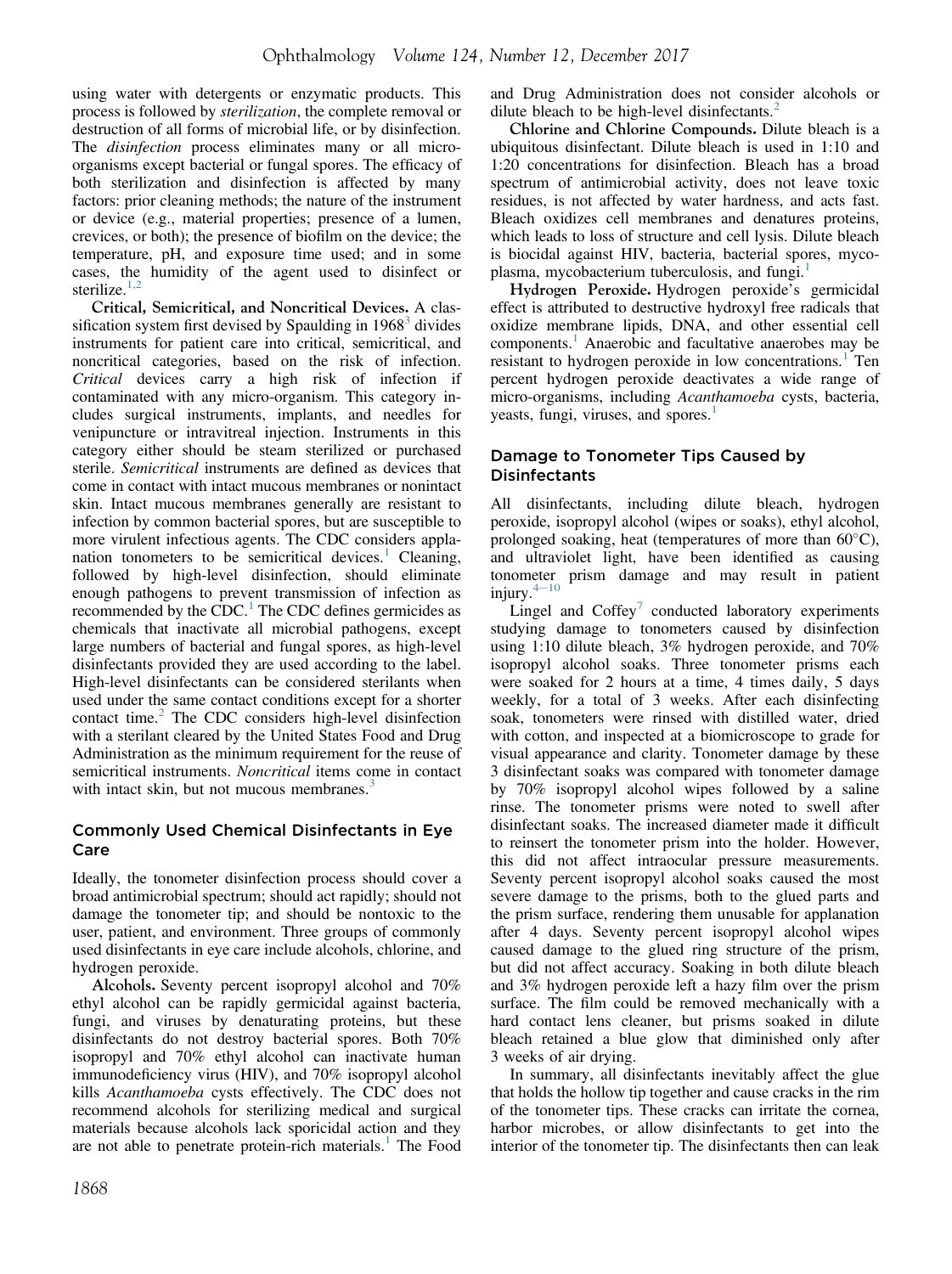back onto the cornea, causing burns and abrasions. Therefore, routine inspection of tonometer tips should be performed at the slit lamp, and damaged tonometer tips should be replaced.

#### Common Causes of Ophthalmic Nosocomial Outbreaks

Ophthalmic nosocomial outbreaks are most commonly linked to adenovirus  $8,^{11-21}$  $8,^{11-21}$  $8,^{11-21}$  $8,^{11-21}$  $8,^{11-21}$  adenovirus  $19,^{16}$  $19,^{16}$  $19,^{16}$  and herpes simplex virus (HSV)  $1^{16,17}$  $1^{16,17}$  $1^{16,17}$  Investigations into clusters of epidemic keratoconjunctivitis have identified tonometer tips, eye drop bottles, gonioscopy, minor surgical procedures, finger-to-eye contact, slit lamps, disinfection with 70% isopropyl alcohol wipes, and even individual health care providers as the sources of outbreaks.<sup>[11](#page-7-0)–[18,21](#page-7-0)</sup> Adenoviruses are especially hardy, and desiccated virus remains viable and can be recovered after 49 days on dried plastic or metal surfaces. $^{22}$  $^{22}$  $^{22}$  Other infectious agents with the potential to be transmitted during applanation include HIV, hepatitis C virus (HCV), enterovirus 70, Pseudomonas aeruginosa, methicillin-resistant *Staphylococcus aureus*, *Acantha-moeba*, and prions.<sup>[17,23](#page-7-0)–[29](#page-7-0)</sup> Prevention of prion transmission is particularly challenging because patients may be asymptomatic for decades, and the prevalence of asymptomatic individuals is unknown. The CDC reports 4 cases of variant Creutzfeldt-Jakob disease (vCJD) in the United States.<sup>[30](#page-8-0)</sup> Sporadic Creutzfeldt-Jakob disease (CJD) occurs at a rate of 1 to 1.5 cases per 1 million population per year.<sup>[31](#page-8-0)</sup> Gill et al<sup>32</sup> tested 32.441 archived appendix samples in the United Kingdom for the presence of abnormal prion protein and detected 16 samples demonstrating positive results. Based on their findings, the authors estimated the number of asymptomatic carriers of prion disease to be 493 per 1 million population in the United Kingdom. The incubation period for prion disease may exceed 50 years by some estimates.<sup>[33](#page-8-0)</sup> Corneal epithelial cells retained on tonometer prism surfaces may be a source of transmission of CJD.[34](#page-8-0) Both ethyl and isopropyl alcohol are known to bind proteins to smooth surfaces, and therefore should be avoided to prevent prion transmission.[35](#page-8-0)

## Centers for Disease Control and Prevention and Manufacturer Guidelines for Disinfection of Tonometer Tips

In 2008, the CDC published guidelines for disinfection and sterilization in health care facilities based on the latest evidence available at that time.<sup>[1](#page-7-0)</sup> The CDC removed several agents from the list of previously approved high-level disinfectants. Of importance for eye care professionals, 70% isopropyl alcohol and ethyl alcohol are no longer considered high-level disinfectants because of their inability to inactivate bacterial spores and because isopropyl alcohol does not inactivate hydrophilic viruses (i.e., poliovirus, coxsackie virus). Both 3% hydrogen peroxide and 70% isopropyl alcohol are no longer recommended by the CDC for tonometer disinfection because they have been associated with adenovirus epidemic keratoconjunctivitis outbreaks and because data suggest that they are ineffective against adenovirus. Ten percent hydrogen peroxide has been added to the list of recommended high-level disinfectants.

The current Guideline for Disinfection and Sterilization in Healthcare Facilities<sup>1</sup> recommends that health care professionals "wipe clean tonometer tips and then disinfect them by immersing for 5 to 10 minutes in either 5000 ppm chlorine or 70% ethyl alcohol." Five thousand parts per million (ppm) chlorine is equivalent to 1:20 household bleach.

Tonometer manufacturers<sup>36,37</sup> recommend either  $3\%$ hydrogen peroxide or 1:10 dilute bleach for tonometer disinfection. Tonometer manuals further contain a warning not to use alcohols, acetone, ultraviolet radiation, steam sterilization, or ethylene oxide; to avoid immersion in any fluid for more than 1 hour; and to avoid temperatures of more than  $60^{\circ}$ C to prevent damage. Manufacturers also advise that tonometer prisms should be replaced 2 years after first use, after a maximum of 100 disinfection cycles with 1:10 dilute bleach, or immediately if damaged.

This Ophthalmic Technology Assessment was performed to evaluate critically the evidence in the literature supporting different disinfection methods used in eye care.

#### Question for Assessment

This purpose of this assessment was to address the following question: What is the evidence for current recommendations for disinfection of tonometer prisms?

## Description of Evidence

Literature searches last conducted in October 2016 in the PubMed and Cochrane Library databases resulted in 64 potentially relevant citations. Thirty-eight articles were excluded because they were review articles or relevant to medical specialties other than ophthalmology. Sixteen of the remaining 26 citations were excluded because they were surveys ( $n = 7$ ), case reports ( $n = 8$ ), or non-English language articles  $(n = 1)$ . The remaining 10 articles were laboratory studies relevant to the topic. The search terms used are as follows:

(Infection Control[MeSH] OR infection control[tiab] OR Sterilization[Mesh] OR sterilization[tiab] OR Disinfection [MeSH] OR disinfection[tiab] OR cross infection [MeSH] OR cross infection[tiab] OR equipment reuse [MeSH]) ((tonopen OR goldmann OR applanation)) AND (Tonometry, Ocular[MeSH] OR tonometry OR tonometer\*)

# Published Results

The 10 articles included in the final review are laboratory studies that investigated various disinfection methods that can be applied to reusable tonometer tips: 9 studies used tonometer prisms, 1 study used steel discs, 5 studies focused on adenovirus 8 and 19, 2 studies evaluated enterovirus 70, 3 studies evaluated HSV 1 and 2, 1 study evaluated HIV type 1, 1 study evaluated HCV, and 2 studies focused on prion transmission (or CJD). All of the studies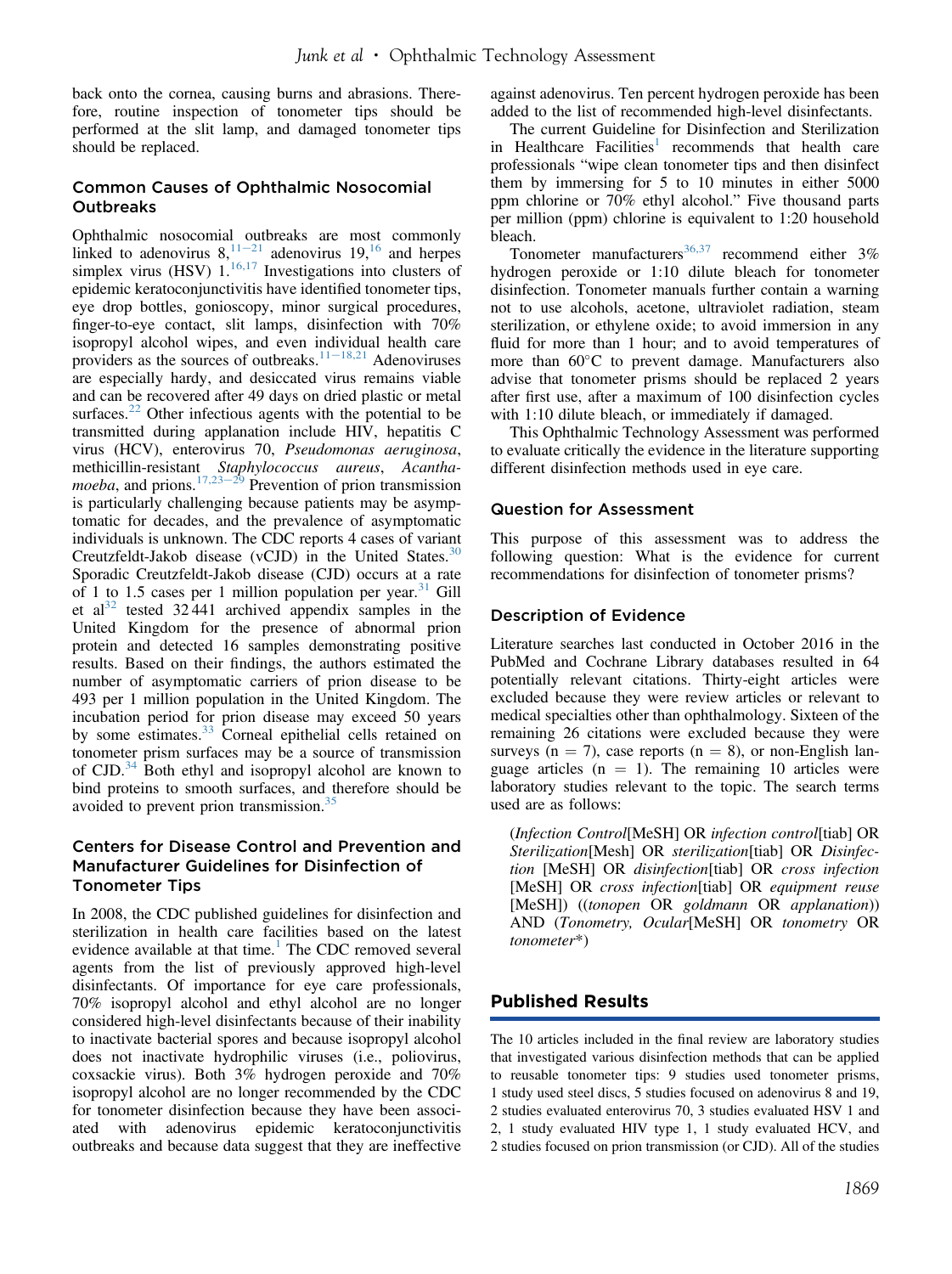included in this review were limited by small sample size (2 to 5 samples per experimental group).

## Studies Testing Only Adenovirus 8

Craven et  $al<sup>23</sup>$  $al<sup>23</sup>$  $al<sup>23</sup>$  tested the efficacy of 6 cleaning methods and showed that all 6 were effective for the eradication of adenovirus 8 from tonometer tips. In this study, tonometers were inoculated for 15 seconds in an adenovirus 8 suspension  $(45 \text{ TCID}_{50}/0.1)$ ml;  $TCID = tissue culture infective dose)$ . Sets of 3 tonometer tips were subjected to 6 different cleaning techniques. The tips were processed immediately after inoculation using 1 of the following techniques: (1) 5-second wipe with dry tissue, (2) 5-second wipe with commercially available 70% isopropyl alcohol prep pads, (3) 5-second wipe with 1:1000 merthiolate-moistened tissue, (4) 15-minute soak in 1:10 dilute bleach followed by irrigation with 5 ml sterile water, (5) 15-minute soak in 70% isopropyl alcohol followed by irrigation with 5 ml sterile water, and (6) 15-minute soak in 3% hydrogen peroxide followed by irrigation with 5 ml sterile water [\(Table 1](#page-4-0)). The results were compared with the following controls: 3 tonometer tips that were recultured immediately and 3 tonometer prisms that were air dried for 15 minutes after inoculation and then cultured. None of the tonometer tips cleaned with any of the 6 methods described yielded any detectable adenovirus in culture, whereas adenovirus 8 was recovered from the controls. Wiping the contaminated tip with dry tissue was as successful as wiping with 70% isopropyl alcohol wipes. This study was critiqued for its small sample size and low virus concentration.<sup>[24](#page-8-0)</sup>

In another study using tonometer tips, Threlkeld et  $al<sup>25</sup>$  $al<sup>25</sup>$  $al<sup>25</sup>$  showed that 3 disinfectants (3% hydrogen peroxide, 70% isopropyl alcohol pads, and iodophor preparation) were effective against adenovirus 8 regardless of whether these disinfectants were used as wipes or soaks. The study evaluated the efficacy of various disinfectants for the elimination of adenovirus 8  $(8.4 \times 10^3 - 1.0 \times 10^5$ plaque-forming units [PFUs]/ml) from tonometer tips. The first part of the study evaluated various cleaning methods using wipes, and the second part of the study evaluated various cleaning methods using soaks. The first part of the study included 3 sets of experiments: tips either were processed immediately (control); air dried for 15 minutes (control); or subjected to a 5-second wipe with a dry gauze, 5-second wipe with a gauze soaked in tap water, 5-second wipe with a 70% isopropyl alcohol pad, 5-second wipe with a gauze soaked with 3% hydrogen peroxide, or 5-second wipe with an iodophor preparation pad. After exposure to 3% hydrogen peroxide and iodophor wipes, the tonometer tips were rinsed for 15 seconds in running cold tap water and air dried for 15 minutes. No virus was detected after wiping with cold tap water or using a 3% hydrogen peroxide wipe, 70% isopropyl alcohol wipe, and iodophor wipe on Goldmann tonometer tips compared with controls. Only wipes with dry gauze seemed to be ineffective for disinfection of tonometers. The data suggest that isopropyl alcohol wipes are superior to dry wipes and as effective as gauze wipes with tap water. This study was critiqued for its small sample size and low virus concentration. $24$ 

For the second part of the Threlkeld et al study,  $25$  which evaluated soaks, experiments also were performed in triplicate. Goldmann tonometer tips either were processed immediately (controls); air dried for 15 minutes and processed; or rinsed under running cold tap water for 5 seconds, soaked in cold tap water for 5 minutes, soaked in 3% hydrogen peroxide for 5 minutes, soaked in iodophor for 5 minutes, or soaked in 1:10 dilute bleach for 5 minutes. All tips soaked in disinfectant then were rinsed for 5 seconds under running cold tap water and air dried for 15 minutes. No virus was recovered after soaking tonometer tips in 3% hydrogen peroxide, iodophor, or 1:10 dilute bleach. Soaking in tap water or air drying did not reduce virus counts, whereas soaking in 1:10 dilute bleach or 3% hydrogen peroxide was effective.

Rutala et al<sup>[24](#page-8-0)</sup> inoculated steel discs with adenovirus 8 solution. Based on data that demonstrated that adenovirus 8 was as hardy and viable on steel discs as on plastic surfaces, $22$  steel discs were chosen to model applanation prisms. In this study, inoculated steel discs were air dried for 40 minutes and then either 50 µl of control solution or 1 of 21 different germicides were added for 1 or 5 minutes. Next, 5% fetal calf serum with neutralizer was added to neutralize the germicide. The inoculum was eluted and titrated in cell culture to determine loss in virus viability in log units. Each germicide was tested 2 to 5 times in this manner. The 7 germicides that demonstrated at least 3-log unit reduction of adenovirus 8 titer after 1-minute exposure were considered effective. They included the following: 0.55% orthophthalaldehyde (Cidex OPA; Advanced Sterilization Products, Irvine, CA), 0.2% peracetic acid (Steris 20 sterilant; STERIS Corporation, Mentor, OH), 2.4% glutaraldehyde (Cidex; Advanced Sterilization Products), 2.65% glutaraldehyde (Wavicide-01; Medical Chemical Corporation, Torrance, CA), 6000 ppm chlorine (0.6% bleach), 1900 ppm chlorine (Clorox Clean-up; Clorox Company, Oakland, CA), and 79.6% ethanol with 0.1% quaternary ammonium compound (Lysol brand II disinfectant spray; Reckitt Benckiser, Inc., Parsippany, NJ). The 2 germicides that showed at least 3-log unit reduction of adenovirus 8 titer after a 5-minute exposure, but less than 3-log unit reduction after a 1-minute exposure, included 70% ethanol and 65% ethanol with 0.63% quaternary ammonium compound (Clorox disinfectant spray; Clorox Company). The 12 germicides that were considered ineffective did not achieve at least a 3-log unit adenovirus 8 titer reduction. They included the following: 3% hydrogen peroxide, 0.0625% quaternary ammonium compound (TBQ; STERIS Corporation), 0.13% phenolic (Vesphene IIse; STERIS Corporation), 70% isopropyl alcohol, 10% povidone iodine (Novaplus; Novation LLC, Irving, TX), 0.24% and 0.12% chloroxylenol (Dettol; Reckitt Benckiser, Hull, United Kingdom), 4% chlorhexidine gluconate (BactoShield; STERIS Corporation), 0.5% triclosan (Medicated Soft 'N Sure; STERIS Corporation), 1% chloroxylenol (Acute-Kare; STERIS Corporation), 0.5% accelerated hydrogen peroxide (Accel TB; Virox Technologies, Inc., Oakville, Canada), 80 ppm chlorine (Microcyn; Sonoma Pharmaceuticals [formerly Oculus Innovative Sciences], Petaluma, CA), and 218 ppm chlorine (Sterilox; Sterilox Technologies, Radnor, PA). Rutala et al<sup>[24](#page-8-0)</sup> noted that compared with other studies, they used higher adenovirus concentrations, longer air drying, and simulated organic matter (fetal calf serum) to make sterilization more challenging. The key findings of this 2006 study by Rutala et al were that 3% hydrogen peroxide and 70% isopropyl alcohol are not effective against adenovirus 8. Rutala is the lead author of the current CDC Guideline for Disinfection and Sterilization in Healthcare Facilities.<sup>[1](#page-7-0)</sup>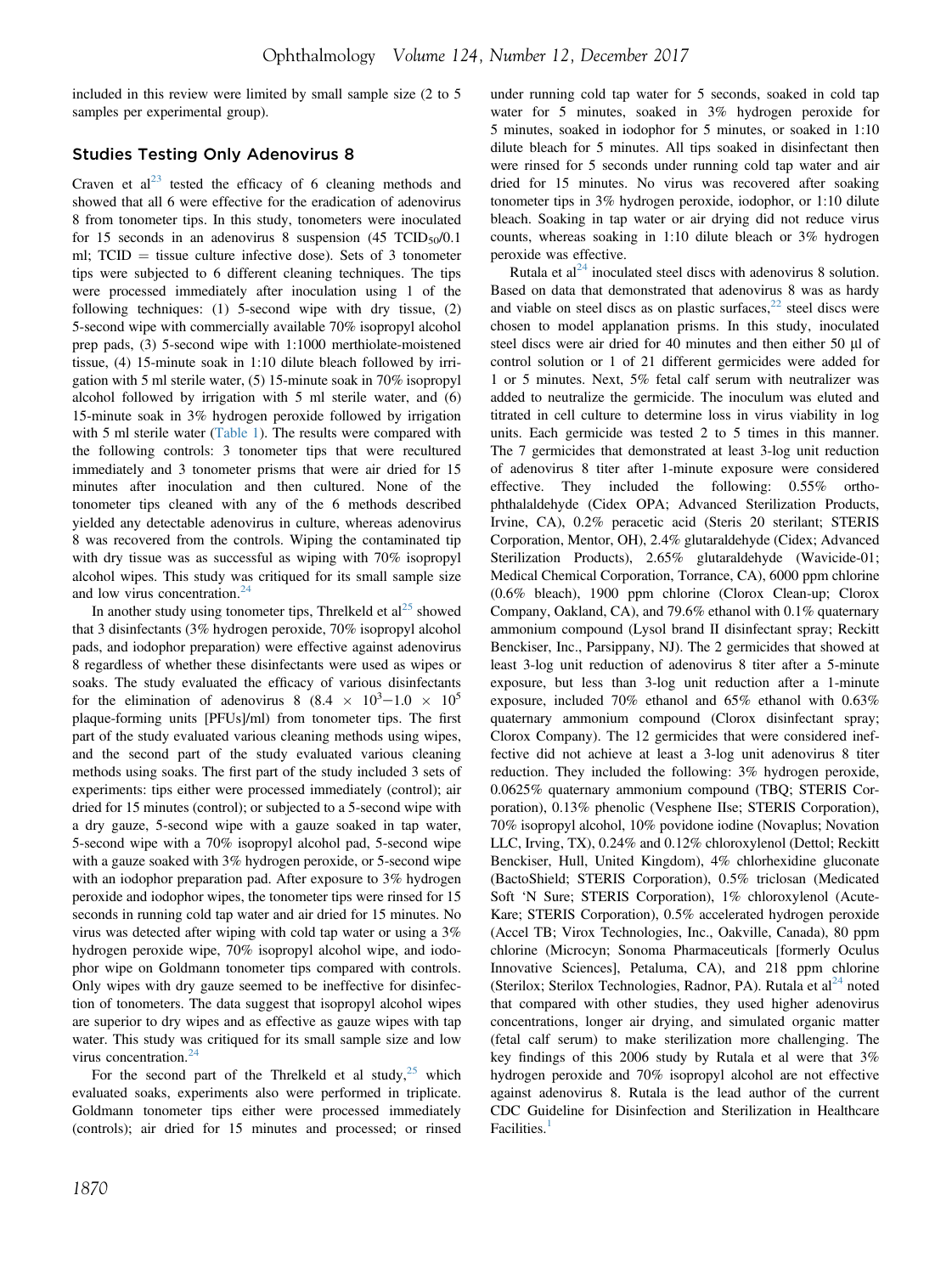<span id="page-4-0"></span>

| Type of Agent                                                                   | Manufacturer and Location                                                     | Adenovirus                                 | Herpes<br><b>Simplex Virus</b>                                | Enterovirus 70            | Human<br>Immunodeficiency<br><b>Virus</b> | Hepatitis C Virus             |
|---------------------------------------------------------------------------------|-------------------------------------------------------------------------------|--------------------------------------------|---------------------------------------------------------------|---------------------------|-------------------------------------------|-------------------------------|
| Agents effective in elimination of viral                                        |                                                                               |                                            |                                                               |                           |                                           |                               |
| pathogens:                                                                      |                                                                               |                                            |                                                               |                           |                                           |                               |
| Sodium hypochlorite soak (1:10 dilute                                           |                                                                               | 15 mins effective $^{23}$                  | Effective $27$                                                |                           |                                           |                               |
| bleach)                                                                         |                                                                               | 5 mins effective $25$                      |                                                               |                           |                                           |                               |
|                                                                                 |                                                                               | 1 min effective <sup>24</sup>              |                                                               |                           |                                           |                               |
| 0.05% sodium hypochlorite soak                                                  |                                                                               | 2 mins effective $17$                      | 2 mins effective <sup>17</sup> 2 mins effective <sup>17</sup> |                           |                                           |                               |
| Cidex OPA*                                                                      | Advanced Sterilization Products, Irvine, CA                                   | 1 min effective $24$                       |                                                               |                           |                                           |                               |
| Steris 20 sterilant*                                                            | STERIS Corporation, Mentor, OH                                                | 1 min effective <sup><math>24</math></sup> |                                                               |                           |                                           |                               |
| Cidex*                                                                          | Advanced Sterilization Products, Irvine, CA 1 min effective <sup>24</sup>     |                                            |                                                               |                           |                                           |                               |
| Wavicide-01*                                                                    | Medical Chemical Corporation, Torrance, CA 1 min effective <sup>24</sup>      |                                            |                                                               |                           |                                           |                               |
| Clorox Clean-up*                                                                | Clorox Company, Oakland, CA                                                   | 1 min effective $24$                       |                                                               |                           |                                           |                               |
| Lysol II disinfectant spray*                                                    | Reckitt Benckiser, Inc., Parsippany, NJ                                       | 1 min effective $24$                       |                                                               |                           |                                           |                               |
| Clorox disinfectant spray*                                                      | Clorox Company, Oakland, CA                                                   | 5 mins effective $24$                      |                                                               |                           |                                           |                               |
| 70% ethanol soak <sup>t</sup>                                                   |                                                                               | 5 mins effective $24$                      |                                                               |                           |                                           |                               |
| Agents with controversial evidence,                                             |                                                                               |                                            |                                                               |                           |                                           |                               |
| ineffective for viral pathogens in at least 1                                   |                                                                               |                                            |                                                               |                           |                                           |                               |
| study:                                                                          |                                                                               |                                            |                                                               |                           |                                           |                               |
| 3% hydrogen peroxide wipe                                                       |                                                                               | Effective <sup>25</sup>                    |                                                               |                           | Effective <sup>28</sup>                   |                               |
| 3% hydrogen peroxide soak                                                       |                                                                               | 15 mins effective $^{23}$                  |                                                               |                           |                                           | 99.5% reduction <sup>29</sup> |
|                                                                                 |                                                                               | 5 mins effective <sup>25</sup>             |                                                               |                           |                                           |                               |
|                                                                                 |                                                                               | 5 mins ineffective $2^4$                   |                                                               |                           |                                           |                               |
| 70% isopropyl alcohol wipe <sup><math>\dagger</math>,<math>\dagger</math></sup> |                                                                               | Effective <sup>23,25</sup>                 | Effective <sup>27</sup>                                       |                           | Effective <sup>28</sup>                   | Ineffective <sup>29</sup>     |
| 70% isopropyl alcohol soak <sup><math>\dagger</math>,<math>\dagger</math></sup> |                                                                               | 15 mins effective <sup>23</sup>            | Effective $27$                                                |                           |                                           | 99.5% reduction <sup>29</sup> |
|                                                                                 |                                                                               | 5 mins ineffective <sup>17,24</sup>        |                                                               |                           |                                           |                               |
| Phenyl mercuric (borate or nitrate) $\frac{1}{2}$                               |                                                                               | Wipe: effective <sup>23</sup>              | Ineffective <sup>17</sup>                                     | Ineffective <sup>17</sup> |                                           |                               |
|                                                                                 |                                                                               | Soak: ineffective <sup>17</sup>            |                                                               |                           |                                           |                               |
| 10% povidone iodine wipe                                                        |                                                                               | Effective <sup>25</sup>                    |                                                               |                           |                                           | 95% reduction <sup>29</sup>   |
| 10% povidone iodine soak                                                        |                                                                               | 5 mins effective $25$                      |                                                               |                           |                                           |                               |
|                                                                                 |                                                                               | 5 mins ineffective $24$                    |                                                               |                           |                                           |                               |
| Dry wipe                                                                        |                                                                               | Effective <sup>23</sup>                    | Ineffective <sup>27,28</sup>                                  |                           | Ineffective <sup>28</sup>                 |                               |
|                                                                                 |                                                                               | Ineffective <sup>25</sup>                  |                                                               |                           |                                           |                               |
| Other agents apparently effective in                                            |                                                                               |                                            |                                                               |                           |                                           |                               |
| eliminating viral pathogens:                                                    |                                                                               |                                            |                                                               |                           |                                           |                               |
| Water wipe                                                                      |                                                                               | Effective $25$                             |                                                               |                           |                                           | 99% reduction <sup>29</sup>   |
| Agents ineffective for eliminating viral                                        |                                                                               |                                            |                                                               |                           |                                           |                               |
| pathogens after 5 mins (or not tested for                                       |                                                                               |                                            |                                                               |                           |                                           |                               |
| viral pathogens):                                                               |                                                                               |                                            |                                                               |                           |                                           |                               |
| TBQ                                                                             | STERIS Corporation, Mentor, OH                                                | Ineffective <sup>24</sup>                  |                                                               |                           |                                           |                               |
| Vesphene IIse                                                                   | Ineffective <sup>24</sup><br>STERIS Corporation, Mentor, OH                   |                                            |                                                               |                           |                                           |                               |
| Dettol                                                                          | Reckitt Benckiser, Hull, United Kingdom                                       | Ineffective $24$                           |                                                               |                           |                                           |                               |
| BactoShield                                                                     | STERIS Corporation, Mentor, OH                                                | Ineffective <sup>24</sup>                  |                                                               |                           |                                           |                               |
| Medicated Soft 'N Sure                                                          | STERIS Corporation, Mentor, OH                                                | Ineffective <sup>24</sup>                  |                                                               |                           |                                           |                               |
| Acute-Kare                                                                      | STERIS Corporation, Mentor, OH                                                | Ineffective $24$                           |                                                               |                           |                                           |                               |
| Accel TB                                                                        | Virox Technologies, Inc., Oakville, Canada                                    | Ineffective $^{24}$                        |                                                               |                           |                                           |                               |
| Microcyn                                                                        | Sonoma Pharmaceuticals (formerly Oculus<br>Innovative Sciences), Petaluma, CA | Ineffective <sup>24</sup>                  |                                                               |                           |                                           |                               |

# Table 1. Cleaning and Disinfection of Tonometers

(Continued)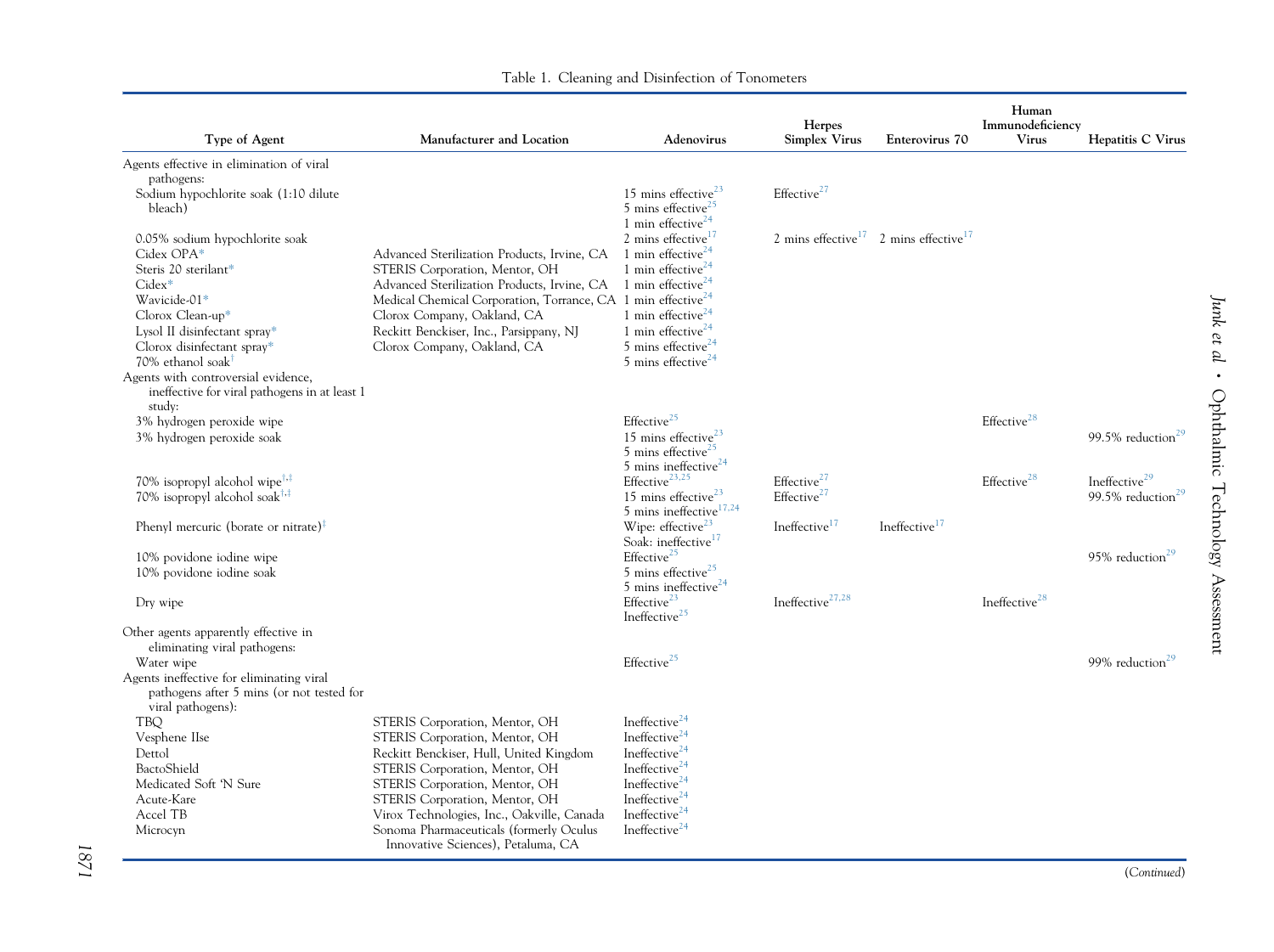<span id="page-5-0"></span>

|                                       |                                                                                                                                                                                                                                                                                                                                                                                                                                                                                                                                                                                                   |                                         | Herpes        |                                                                        | Immunodeficiency<br>Human |                   |
|---------------------------------------|---------------------------------------------------------------------------------------------------------------------------------------------------------------------------------------------------------------------------------------------------------------------------------------------------------------------------------------------------------------------------------------------------------------------------------------------------------------------------------------------------------------------------------------------------------------------------------------------------|-----------------------------------------|---------------|------------------------------------------------------------------------|---------------------------|-------------------|
| Type of Agent                         | Manufacturer and Location                                                                                                                                                                                                                                                                                                                                                                                                                                                                                                                                                                         | Adenovirus                              | Simplex Virus | Enterovirus 70                                                         | Virus                     | Hepatitis C Virus |
| Sekusept<br>Sterilox                  | Ecolab Healthcare UK, Northwich, United<br>Sterilox Technologies, Radnor, PA<br>Kingdom                                                                                                                                                                                                                                                                                                                                                                                                                                                                                                           | Ineffective $^{24}$<br>Not tested       |               |                                                                        |                           |                   |
| Ultraviolet radiation<br>Pantasept    | Haag-Streit International, Koeniz, Switzerland Not tested                                                                                                                                                                                                                                                                                                                                                                                                                                                                                                                                         | Eradication after 90 mins <sup>26</sup> |               | Eradication                                                            |                           |                   |
| Water soak                            |                                                                                                                                                                                                                                                                                                                                                                                                                                                                                                                                                                                                   | Ineffective <sup>25</sup>               |               | after $1.5 \text{ mins}^{26}$                                          |                           |                   |
| Air drying                            |                                                                                                                                                                                                                                                                                                                                                                                                                                                                                                                                                                                                   | Ineffective <sup>25,26</sup>            | Inactivation  | after 120 mins <sup>27</sup> after 4 hrs <sup>26</sup><br>Undetectable |                           |                   |
| Associated with adenovirus outbreaks. | Tonometer prism manufacturers warn users to avoid these disinfectants because they are incompatible with the polymethyl methacrylate material of the prism. This warning includes use of any alcohols<br>*Not registered by the United States Food and Drug Administration as a high-level disinfectant or chemical sterilant for disinfection of medical devices in contact with mucous membranes.<br>ethanol and isopropyl alcohol), acetone, ultraviolet radiation, steam or ethylene oxide sterilization, immersion in fluid for more than 1 hour, and temperature of more than 140°F (60°C). |                                         |               |                                                                        |                           |                   |

Associated with adenovirus outbreaks.

#### Studies Testing Adenovirus 8 and 19, Enterovirus 70, Herpes Simplex Virus 1 and 2, Human Immunodeficiency Virus 1, and Hepatitis C Virus

Hara et  $al^{26}$  $al^{26}$  $al^{26}$  used tonometer tips to evaluate the efficacy of various disinfectants against adenovirus 19 and enterovirus 70 [\(Table 1](#page-4-0)). Adenovirus 19 (10<sup>5</sup> TCID<sub>50</sub>/ml) or enterovirus 70 (10<sup>8</sup> PFU/ml) were applied to 6 Goldmann tonometer tips, after which the tips were air dried at room temperature. Using air drying as the control group, they investigated the effect of disinfection using ultraviolet light or heat  $(90^{\circ}C)$  on adenovirus 19 and enterovirus 70. No enterovirus 70 was recovered after 4 hours of air drying, whereas adenovirus 19 maintained the same initial infectious level for 11 days. Viral disinfection of tonometers using ultraviolet light achieved complete inactivation of enterovirus 70 within 1.5 minutes. Adenovirus 19 was 60 times more resistant to ultraviolet light than enterovirus 70, and therefore ultraviolet light was not effective against adenovirus. Although heat  $(90^{\circ}C)$ was effective against adenovirus 19 and enterovirus 70, manufacturers do not advise temperatures of more than  $60^{\circ}$ C because excessive heat can damage the tonometer tips.

Nagington et al<sup>[17](#page-7-0)</sup> studied the efficacy of 3 disinfectants for the eradication of adenovirus 8, enterovirus 70, and HSV 1 from tonometer tips. Adenovirus 8 (viral concentration not given), enterovirus 70 ( $10^{4-5}$  TCD<sub>50</sub>), and HSV 1 (viral concentration not given) were applied onto tonometer prisms to investigate the efficacy of 0.05% sodium hypochlorite (1:20 dilute bleach), phenyl mercuric borate, and isopropyl alcohol as disinfectants. The applied tonometer tips were dipped into the disinfectant and removed after intervals to test for viral activity. Two minutes in 0.05% sodium hypochlorite rendered adenovirus 8, enterovirus 70, and HSV 1 undetectable. No reduction in viability was observed with phenyl mercuric borate. Isopropyl alcohol was highly effective against HSV 1, but had a negligible effect as a disinfectant for adenovirus 8 and enterovirus 70.

Ventura and  $\arcsin 27$  $\arcsin 27$  evaluated the efficacy of 10% Clorox, 70% isopropyl alcohol swabs, and dry wipes for the eradication of HSV 1 from tonometer prisms. One thousand PFUs of HSV were placed on 10 to 12 tonometer tips to determine HSV 1 viability for up to 120 minutes. Plaque-forming units began to decline with natural drying after 60 minutes; no viable HSV 1 was detected at 120 minutes. In contrast, a humid environment prolonged HSV 1 survival. Five microliters of various eye drop solutions placed on inoculated tonometer tips had no virucidal effect. Herpes simplex virus 1 was completely eliminated by both 5 µl 1:10 dilute bleach and  $5 \mu$ l 70% isopropyl alcohol applied to tonometer tips. Wiping tonometer tips with dry gauze did not eliminate HSV 1.

Pepose et al<sup>[28](#page-8-0)</sup> studied the elimination of HIV type 1, HSV 1, and HSV 2 from tonometer prisms using either dry wipes, 70% isopropyl alcohol wipes, or 3% hydrogen peroxide. An unreported number of used and new Goldmann tonometer tips were submerged in 500  $\mu$ l of 5  $\times$  10<sup>5</sup> IU cell-free or cellassociated HIV type 1 or incubated with 10  $\mu$ l of 10<sup>4</sup> PFU HSV 1 or HSV 2 for 10 minutes at room temperature. The tonometers were air dried for 10 minutes and either wiped with dry gauze, wiped with gauze soaked in 3% hydrogen peroxide, wiped with 70% isopropyl alcohol pads, or processed as untreated controls. Next, the tonometer tips were incubated within virus-specific growth media and periodically assayed for HIV type 1-specific

Table 1. (Continued.)

Table 1. (Continued.)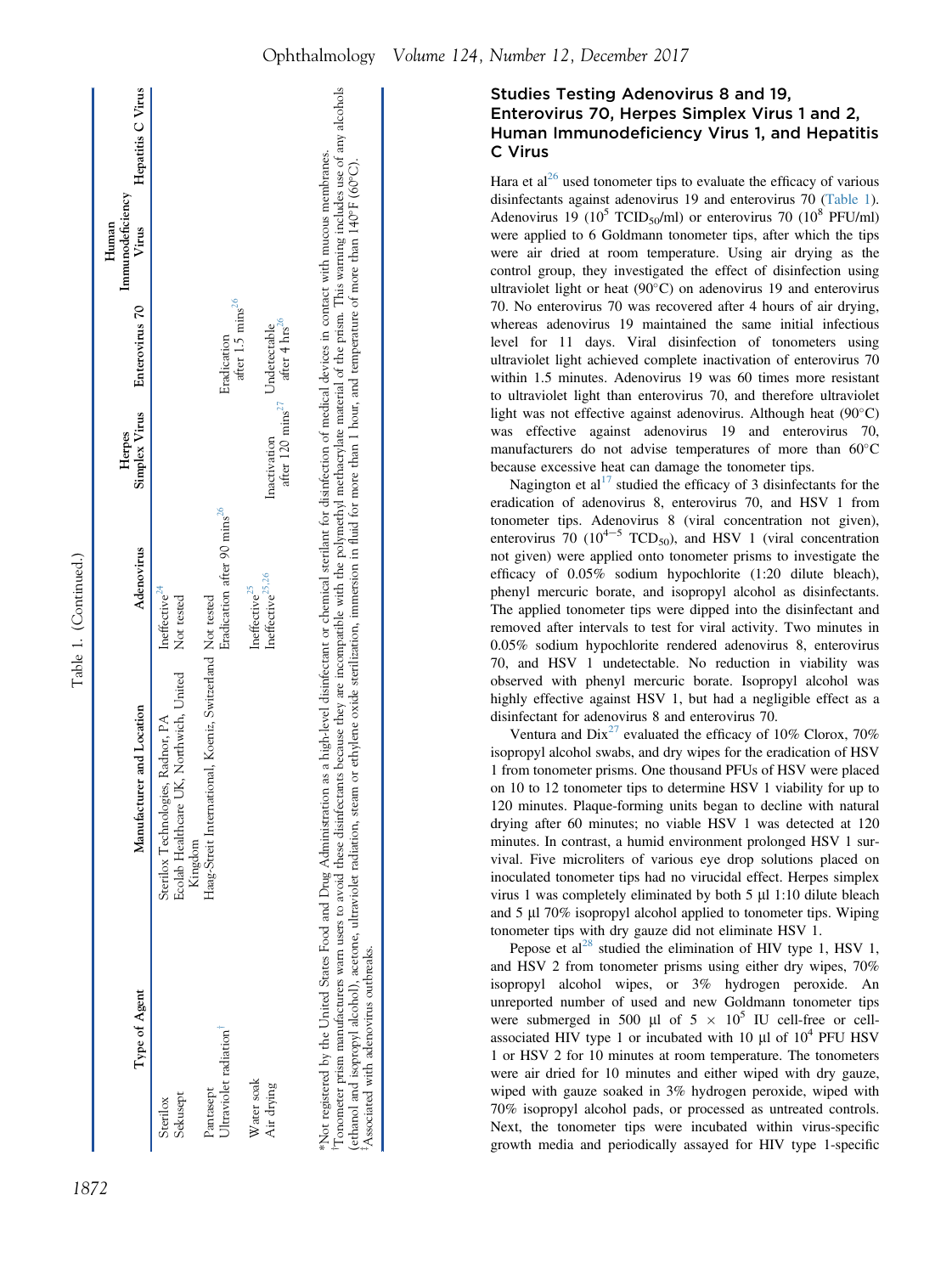antigens for up to 30 days and assayed for HSV 1 and 2 for 72 hours. Sterile gauze and tissue wipes were not effective for the test viruses. Both 70% isopropyl alcohol wipes and 3% hydrogen peroxide wipes were effective disinfectants for eliminating HIV type 1, HSV 1, and HSV 2.

Led by the discovery that HCV can be detected in tears, Segal et al<sup>29</sup> studied disinfectants for their potency to eliminate HCV from Goldmann tonometer prisms. In this study, 5 µl or 3.5 µl of HCV 2  $\times$ 107 /ml were placed on Goldmann tonometers and left to dry for 20 minutes or 1 hour, respectively. Wiping tonometer tips with dry gauze or 70% isopropyl alcohol (5 seconds or 15 seconds) was not effective against HCV. Wiping with povidone iodine 10% (5 or 15 seconds) or washing with cold water for 10 seconds removed more virus (95% and 99%, respectively). In a second set of experiments, HCV-inoculated tonometer tips were soaked for 5 minutes either in 3% hydrogen peroxide or 70% isopropyl alcohol, or they were washed with cold water for 15 seconds. Soaking in 3% hydrogen peroxide or 70% isopropyl alcohol reduced HCV by 0.05% or less compared with controls. None of the disinfectants used completely eliminated HCV from tonometer tips. This study did not examine the efficacy of hypochlorite, but 1:10 dilute bleach was found to be very effective against HCV in a nonophthalmic context.<sup>[38](#page-8-0)</sup>

#### Studies Addressing Risk of Prion (Variant Creutzfeldt-Jakob Disease) Transmission through Retained Cellular Debris on Tonometers

Lim et  $al<sup>39</sup>$  $al<sup>39</sup>$  $al<sup>39</sup>$  investigated the retention of corneal epithelial cells on tonometer prisms as an indicator for risk of vCJD transmission. They compared Goldmann prisms after intraocular pressure measurements of 10 patients who routinely were taking glaucoma medications (reference group) with those of 10 patients who were not using any eye drops. The authors found more epithelial cells on prisms from patients using glaucoma medications (mean, 156 cells; range,  $0-470$  cells) compared with patients not using eye drops (mean, 14 cells; range,  $4-57$  cells;  $P = 0.004$ ). The tonometer prisms from patients using glaucoma medications were selected for further studies. Using the reference group with a mean of 156 cells for comparison, they found that an immediate drytissue wipe of 10 tonometers reduced cell numbers to a mean of 9 cells (range,  $2-35$  cells;  $P = 0.004$ ). An immediate dry-tissue wipe of 10 tonometers, followed by a 10-minute soak in 0.05% sodium hypochlorite, did not further reduce retained cell counts (mean, 10 cells; range,  $4-35$  cells;  $P = 0.003$ ). If tonometers first were allowed to dry for 24 hours, subsequent delayed dry wiping was less effective in reducing cell counts (delayed dry wiping: mean, 116 cells; range, 23–320 cells;  $P = 0.5$ ) than immediate dry wiping. However, tonometers dried for 24 hours and then soaked in 0.05% bleach for 10 minutes yielded fewer retained cells (mean,  $11$  cells; range,  $1-42$ cells;  $P = 0.004$ ). Ten tonometer tips, which were washed with running water immediately after applanation, dry wiped with tissue, and then soaked for 10 minutes in 0.05% bleach, also retained a low cell count (mean, 7 cells; range,  $2-26$  cells;  $P = 0.003$ ). The reduction of cell counts was comparable among these procedures (except for 24-hour air drying followed by dry wiping), but none of the tested disinfection methods reduced cell counts to 0.

Amin et  $al^{40}$  used 12 disposable acrylic tonometer tips to applanate patients and studied protein retention and the implied risk for vCJD transmission. They compared tips with no cleaning  $(n = 4)$ , tips soaked for 5 minutes in 1 ml ultrapurified water

 $(n = 4)$ , and tips rinsed for 5 minutes with 50 ml ultrapurified water  $(n = 4)$ . The amount of protein recovered varied substantially among patients (mean, 7.6 µg; standard deviation,  $\pm 8.4$  µg; range,  $4.3$  - > 20 µg). Soaking the tip in 1 ml ultrapurified water decreased protein retention, which was reduced further when tips were rinsed using 50 ml ultrapurified water. Applying a 70% isopropyl alcohol swab tended to reduce protein quantity further, but did not completely eradicate protein carryover. The statistical significance of the procedures described could not be determined because of the small sample size and wide interpatient variability.

The risk of prion transmission from retained epithelial cells on tonometers currently is unknown. The prion load conveyed to the recipient of a full-thickness corneal graft is far greater than that conveyed by 9 to 10 epithelial cells on a tonometer tip. $41$ Furthermore, a study<sup>[42](#page-8-0)</sup> using Western blot analysis on the eyes of patients who had sporadic CJD and vCJD confirmed earlier results (in human eyes) that  $\beta$ -structure-rich insoluble conformer prion protein could be detected only in the retina and not in the cornea or sclera. The literature on this topic is scant; evidence from animal studies is variable; and host genetic factors, such as homozygosity at codon 129, may determine risk of susceptibility.<sup>4</sup>

## Conclusions

The CDC standard for high-level disinfection of tonometer applanation prisms is based on a classification system that was published in 1968 and classifies instruments into crit-ical, semicritical, and noncritical categories.<sup>[3](#page-7-0)</sup> Applanation tonometers are categorized as semicritical devices and are assumed to carry a risk of transmission of infectious disease similar to instruments that come into contact with mucous membranes (e.g., endoscopes). The laboratory studies included in this assessment represent the best knowledge on disinfection of tonometers available at the time of the literature search. Although extrapolation from the laboratory data presented in this Ophthalmic Technology Assessment to actual clinical infection rates is difficult, the data from these studies nevertheless can help us to develop best practices to protect our patients.

Ophthalmic nosocomial outbreaks commonly are linked to adenovirus 8 and 19, and tonometer tips have been identified as sources of such outbreaks. Adenoviruses are especially hardy, because desiccated virus remains viable and can be recovered after 49 days on dried plastic or metal surfaces.<sup>[22](#page-8-0)</sup> Proper tonometer disinfection against adenovirus was evaluated in 5 publications. Although these 5 studies were limited by varying adenovirus concentrations and differences in laboratory protocol, all of the 4 studies that tested 1:10 dilute bleach concluded that it was effective against adenovirus.<sup>[17,23](#page-7-0)-[25](#page-7-0)</sup> Four studies tested 70% isopropyl alcohol (e.g., alcohol wipes) as a disinfectant for adenovirus 8. Two of these studies<sup>[24,25](#page-8-0)</sup> found that  $70\%$ isopropyl alcohol and 3% hydrogen peroxide were effective against adenovirus 8, but these studies not only used lower virus concentrations, but also immediately wiped nondesiccated adenovirus 8, which is easier to remove than desiccated adenovirus. In contrast, 2 other adenovirus studies<sup>[17,24](#page-7-0)</sup> demonstrated that 70% isopropyl alcohol and 3% hydrogen peroxide were not effective in eliminating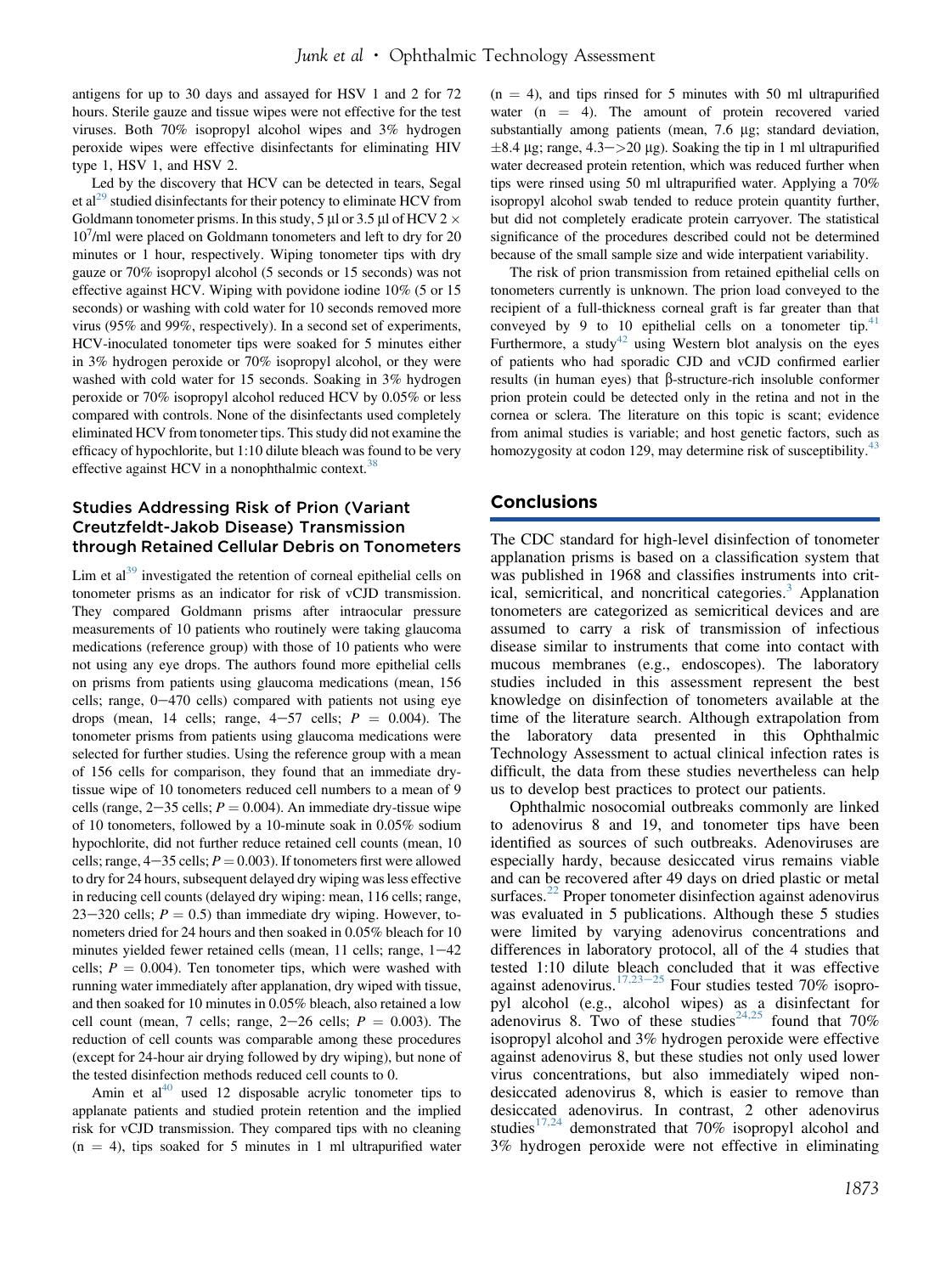<span id="page-7-0"></span>adenovirus. In summary, studies suggest that elimination of adenovirus is best achieved by using sodium hypochlorite (1:10 dilute bleach). Use of 70% isopropyl alcohol (e.g., alcohol wipes) is not sufficient to eliminate adenovirus (especially in desiccated form or at high concentrations) and has been associated with adenovirus outbreaks. $^{21}$  $^{21}$  $^{21}$ 

Herpes simplex virus 1 also has been associated with infectious spread via tonometer tips. Sodium hypochlorite (1:10 dilute bleach) eliminates HSV 1 and enterovirus 70 effectively,17,24 and 70% isopropyl alcohol wipes eliminate HIV and HSV 1 effectively.<sup>[27,28](#page-8-0)</sup> No study on tonometers to date has tested if HIV and HCV are eliminated effectively by 1:10 dilute bleach; however, 1:10 dilute bleach is known to eradicate HIV and HCV effectively in nonophthalmic medical settings.[44](#page-8-0) To date, there has been no reported case of HIV or hepatitis C transmission via a tonometer tip.

Although there has been no reported case of CJD transmission associated with applanation tonometry, prions are extremely resistant to disinfection. Isopropyl alcohol and ethanol are not suitable for preventing prion transmission because both can cause epithelial cells to adhere to the tonometer tip surface, making these cells more difficult to remove.[35](#page-8-0) Both mechanical cleaning and 1:20 (dilute bleach) can reduce the number of epithelial cells retained on tonometer tips; however, because neither can completely eradicate retained epithelial cells, neither can be viewed as effective for the prevention of prion transmission.[39](#page-8-0) Therefore, in patients with suspected prion disease, disposable tonometer covers or single-use tonometers should be used rather than reusable tonometers.<sup>13,32</sup>

Dilute bleach at 1:10 concentration, 70% isopropyl alcohol, 3% hydrogen peroxide, ultraviolet light, and even water soaks can cause varying degrees of damage to tonometer prisms. To avoid patient injury, the tonometer tip should be inspected for microscopic cracks, dissolution of acrylate glue, warping, and opacification of the prism. If sodium hypochlorite is used, it is imperative to soak the tip for no more than 5 minutes because of the risk of the disinfectant dissolving the glue and causing cracks, which can be especially apparent at the circular rim. Cracks in the tonometer tip may allow the hollow tip to harbor disinfectants and microbes, which then could leach back out during applanation and increase the risk of corneal injury or infection. If the disinfectant has not completely evaporated or is not rinsed off thoroughly with water, corneal damage or conjunctival irritations also can ensue.

In summary, based on the currently available evidence, 1:10 dilute bleach is a single high-level disinfectant with broad efficacy against common infectious agents encountered in eye care. Only 1:10 dilute bleach is recommended by both the tonometer manufacturers and the CDC for disinfecting applanation tonometers. In patients with suspected prion disease, disposable tonometer covers or single-use tonometers should be used. Because dilute bleach in any concentration, 70% isopropyl alcohol, and 3% hydrogen peroxide all can damage tonometer tips, reusable tonometers must be checked for damage before applanation to prevent patient harm. Given limitations in the number and adequacy of studies on this topic, future well-designed studies may provide evidence that will modify current recommendations for tonometer disinfection.

## References

- 1. Rutala WA, Weber DJ. Healthcare Infection Control Practices Advisory Committee (HICPAC). Guideline for disinfection and sterilization in healthcare facilities, 2008. Atlanta, GA: Centers for Disease Control and Prevention; 2008. [https://www.](https://www.cdc.gov/infectioncontrol/guidelines/disinfection/) [cdc.gov/infectioncontrol/guidelines/disinfection/](https://www.cdc.gov/infectioncontrol/guidelines/disinfection/). Accessed April 11, 2017.
- 2. U.S. Department of Health and Human Services, Food and Drug Administration, Center for Devices and Radiological Health, Infection Control Devices Branch, Division of Dental, Infection Control and General Hospital Devices, Office of Device Evaluation. Guidance for Industry and FDA Reviewers. Content and format of premarket notification [510(k)] submissions for liquid chemical sterilants/high level disinfectants. [http://www.fda.gov/downloads/](http://www.fda.gov/downloads/MedicalDevices/DeviceRegulationandGuidance/GuidanceDocuments/ucm077575.pdf) [MedicalDevices/DeviceRegulationandGuidance/Guidance-](http://www.fda.gov/downloads/MedicalDevices/DeviceRegulationandGuidance/GuidanceDocuments/ucm077575.pdf)[Documents/ucm077575.pdf.](http://www.fda.gov/downloads/MedicalDevices/DeviceRegulationandGuidance/GuidanceDocuments/ucm077575.pdf) Accessed April 11, 2017.
- 3. [Spaulding EH. Chemical disinfection of medical and surgical ma](http://refhub.elsevier.com/S0161-6420(17)31677-9/sref3)[terials. In: Lawrence CA, Block SS, eds.](http://refhub.elsevier.com/S0161-6420(17)31677-9/sref3) Disinfection, Sterilization, and Preservation[. Philadelphia: Lea & Febiger; 1968:517-531](http://refhub.elsevier.com/S0161-6420(17)31677-9/sref3).
- 4. [Key CB, Whitman J. Alcohol soaking damages applanation](http://refhub.elsevier.com/S0161-6420(17)31677-9/sref4) tonometer heads. [Arch Ophthalmol](http://refhub.elsevier.com/S0161-6420(17)31677-9/sref4). 1986;104:800.
- 5. [Kniestedt C, Sturmer J, Stamper RL. Clinical alert: damage to](http://refhub.elsevier.com/S0161-6420(17)31677-9/sref5) [Goldmann applanation tonometer tips.](http://refhub.elsevier.com/S0161-6420(17)31677-9/sref5) Acta Ophthalmol Scand[. 2005;83:129-130](http://refhub.elsevier.com/S0161-6420(17)31677-9/sref5).
- 6. [Wizemann A. Effectivity of different methods for disinfection of](http://refhub.elsevier.com/S0161-6420(17)31677-9/sref6) [applanation tonometer prisms \[in German\].](http://refhub.elsevier.com/S0161-6420(17)31677-9/sref6) Ophthalmologica. [1980;181:13-22](http://refhub.elsevier.com/S0161-6420(17)31677-9/sref6)
- 7. [Lingel NJ, Coffey B. Effects of disinfecting solutions recom](http://refhub.elsevier.com/S0161-6420(17)31677-9/sref7)[mended by the Centers for Disease Control on Goldmann](http://refhub.elsevier.com/S0161-6420(17)31677-9/sref7) [tonometer biprisms.](http://refhub.elsevier.com/S0161-6420(17)31677-9/sref7) J Am Optom Assoc. 1992;63:43-48.
- 8. [Maldonado MJ. Corneal epithelial alterations resulting from use](http://refhub.elsevier.com/S0161-6420(17)31677-9/sref8) [of chlorine-disinfected contact tonometer after myopic photo](http://refhub.elsevier.com/S0161-6420(17)31677-9/sref8)[refractive keratectomy.](http://refhub.elsevier.com/S0161-6420(17)31677-9/sref8) Ophthalmology. 1998;105:1546-1549.
- 9. [Levenson JE. Corneal damage from improperly cleaned](http://refhub.elsevier.com/S0161-6420(17)31677-9/sref9) tonometer tips. [Arch Ophthalmol](http://refhub.elsevier.com/S0161-6420(17)31677-9/sref9). 1989;107:1117.
- 10. [Pogrebniak AE, Sugar A. Corneal toxicity from hydrogen](http://refhub.elsevier.com/S0161-6420(17)31677-9/sref10) [peroxide-soaked tonometer tips. Case report.](http://refhub.elsevier.com/S0161-6420(17)31677-9/sref10) Arch Ophthalmol[. 1988;106:1505.](http://refhub.elsevier.com/S0161-6420(17)31677-9/sref10)
- 11. [Jernigan JA, Lowry BS, Hayden FG, et al. Adenovirus type 8](http://refhub.elsevier.com/S0161-6420(17)31677-9/sref11) [epidemic keratoconjunctivitis in an eye clinic: risk factors and](http://refhub.elsevier.com/S0161-6420(17)31677-9/sref11) control. J Infect Dis[. 1993;167:1307-1313.](http://refhub.elsevier.com/S0161-6420(17)31677-9/sref11)
- 12. [Koo D, Bouvier B, Wesley M, et al. Epidemic keratocon](http://refhub.elsevier.com/S0161-6420(17)31677-9/sref12)[junctivitis in a university medical center ophthalmology clinic;](http://refhub.elsevier.com/S0161-6420(17)31677-9/sref12) [need for re-evaluation of the design and disinfection of in](http://refhub.elsevier.com/S0161-6420(17)31677-9/sref12)struments. [Infect Control Hosp Epidemiol](http://refhub.elsevier.com/S0161-6420(17)31677-9/sref12). 1989;10:547-552.
- 13. D'[Angelo LJ, Hierholzer JC, Holman RC, Smith JD.](http://refhub.elsevier.com/S0161-6420(17)31677-9/sref13) [Epidemic keratoconjunctivitis caused by adenovirus type 8:](http://refhub.elsevier.com/S0161-6420(17)31677-9/sref13) [epidemiologic and laboratory aspects of a large outbreak.](http://refhub.elsevier.com/S0161-6420(17)31677-9/sref13) Am J Epidemiol[. 1981;113:44-49.](http://refhub.elsevier.com/S0161-6420(17)31677-9/sref13)
- 14. [Insler MS, Kern MD. Keratoconjunctivitis due to adenovirus](http://refhub.elsevier.com/S0161-6420(17)31677-9/sref14) [type 8: a local outbreak.](http://refhub.elsevier.com/S0161-6420(17)31677-9/sref14) South Med J. 1989;82:159-160.
- 15. [Tabery HM. Two outbreaks of adenovirus type 8 keratocon](http://refhub.elsevier.com/S0161-6420(17)31677-9/sref15)[junctivitis with different outcome.](http://refhub.elsevier.com/S0161-6420(17)31677-9/sref15) Acta Ophthalmol Scand. [1995;73:358-360](http://refhub.elsevier.com/S0161-6420(17)31677-9/sref15).
- 16. [Stasiuk RM, Robertson IF. Adeno-viral kerato conjunctivitis.](http://refhub.elsevier.com/S0161-6420(17)31677-9/sref16) [Aust J Ophthalmol](http://refhub.elsevier.com/S0161-6420(17)31677-9/sref16). 1981;9:55-58.
- 17. [Nagington J, Sutehall GM, Whipp P. Tonometer disinfection](http://refhub.elsevier.com/S0161-6420(17)31677-9/sref17) and viruses. Br J Ophthalmol[. 1983;67:674-676](http://refhub.elsevier.com/S0161-6420(17)31677-9/sref17).
- 18. [Barnard DL, Hart JC, Marmion VJ, Clarke SK. Outbreak in](http://refhub.elsevier.com/S0161-6420(17)31677-9/sref18) [Bristol of conjunctivitis caused by adenovirus type 8, and its](http://refhub.elsevier.com/S0161-6420(17)31677-9/sref18) [epidemiology and control.](http://refhub.elsevier.com/S0161-6420(17)31677-9/sref18) Br Med J. 1973;2:165-169.
- 19. [Warren D, Nelson KE, Farrar JA, et al. A large outbreak of](http://refhub.elsevier.com/S0161-6420(17)31677-9/sref19) [epidemic keratoconjunctivitis: problems in controlling noso](http://refhub.elsevier.com/S0161-6420(17)31677-9/sref19)comial spread. J Infect Dis[. 1989;160:938-943.](http://refhub.elsevier.com/S0161-6420(17)31677-9/sref19)